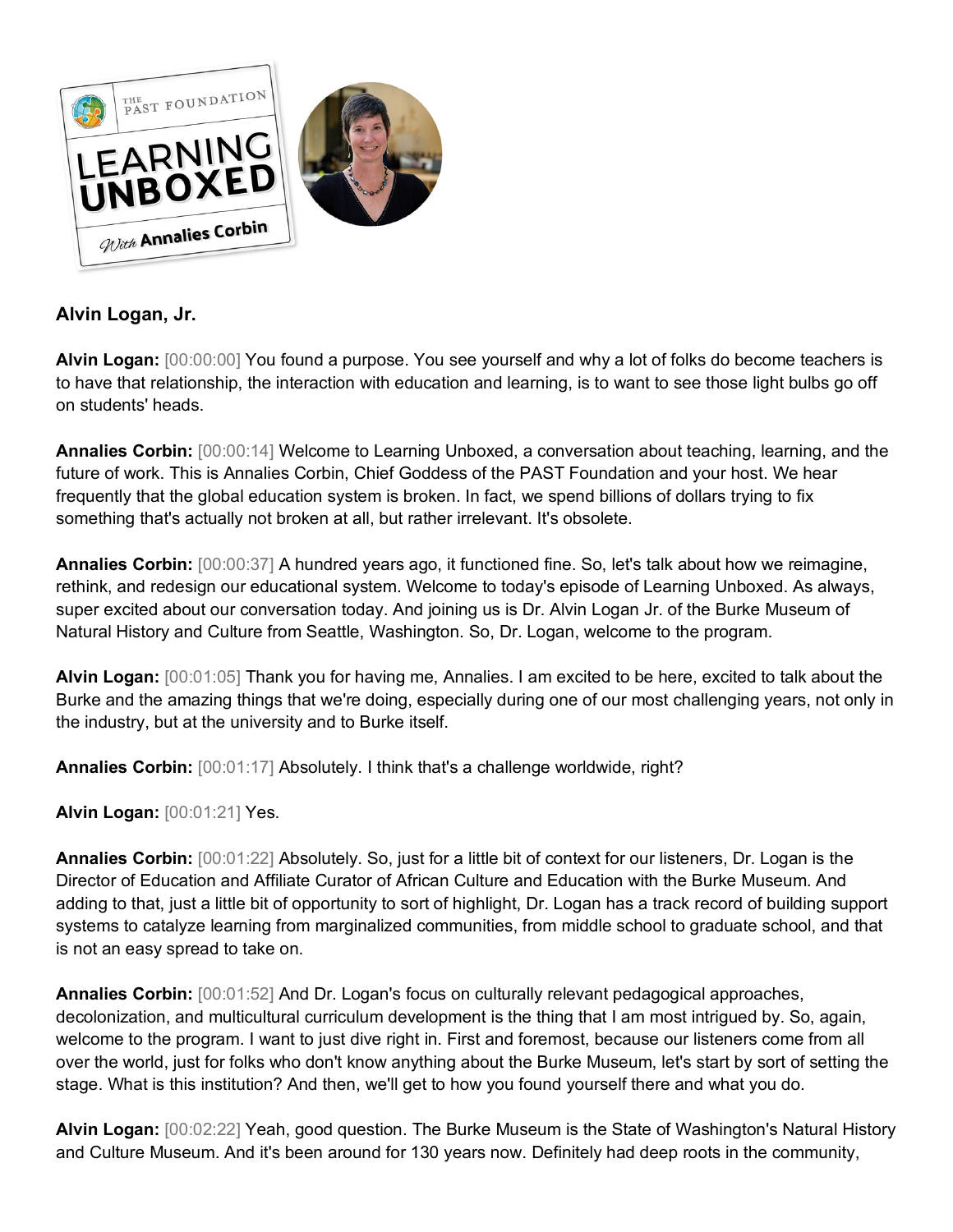started with the wife of Thomas Burke, who was a collector of native art back in the day, and the many stories that go with that, the good and bad. And it's now burst into a large cornerstone for research, for teaching, and for just community building.

**Alvin Logan:** [00:02:51] I would say, especially for indigenous populations of the Northwest, indigenous populations of North America, but also, indigenous populations worldwide. So, it's been a hub of some sorts in the Northwest for learning, for teaching, and for understanding natural culture and history. We just opened a brand new beautiful museum, which has a very inside-out look to it. And so, from the architecture, some of the pictures that we have online, they don't do it justice.

**Alvin Logan:** [00:03:18] I implore you all to come on in if you have the chance to, especially if you visit the Northwest. But the design is very grandiose, right? Stares down the middle of the building, you can see all the way to the third floor, all the way down, and the very large windows allow you to see back in the collections, like you see back into our curators doing work. Our education team especially has an office right on the mezzanine, so you pass us on the way to do almost anything in the museum.

**Alvin Logan:** [00:03:46] So, like I said, I would say, on the inside-out look, really does the museum and the work that we all do a lot of justice. Also, again, a brand new building opened up in 2019, then again closed in 2020 because of COVID, and reopened again, and closed again, and reopened again, so the ups and downs that go with that. But we are the Burke. We are still standing strong. One Burke as we like to say. And it's just a little bit about us.

**Annalies Corbin:** [00:04:12] Yeah. And it is an absolutely amazing place, and I have unfortunately not been able to see the new vision, if you will, of the Burke, but I have been to the numerous times in my career, in my own travels of my own work in anthropology and archaeology in the Pacific Northwest. And so, I would echo what you heard from Dr. Logan. If you get the chance, go see it, because it is actually a really special place. And so, with that, then let's talk a little bit about how you found yourself there. And what is your work? What is your passion about being at the Burke?

**Alvin Logan:** [00:04:49] Oh, great questions. Great questions. I had a very circuitous path to get to the Burke. And I say that because one of the curators I've had an extensive relationship with for about eight or nine years now, Dr. Holly Barker was the curator for Pacific Islands Asiatic Culture, and my first instance of interaction with her was in graduate school. And I got a chance to see how she conducts work through the park and also teaching, and get a chance to see some of her classes within anthropology and we started to build a relationship that came upon the understanding of how to get students to explore what being critical was, being radical, being decolonial or focusing on decoloniality.

**Alvin Logan:** [00:05:28] And it opened my eyes to a brand new world of how you can influence young minds. At that point, I was completing my Master's, then went away to University of Texas at Austin, where I had my PhD in education. Culture studies and education, did that. And I knew immediately, I wanted to return to Seattle and I wanted to work at the university. I came back. I started teaching just part time one-offs and I remember Dr. Barker email me one day, and said, hey, we have a position open at the Burke.

**Alvin Logan:** [00:05:56] I would love it if you reply. I remember at that moment, I got very excited just because, one, Holly is a great mentor. So, when she brings something to me, it's exciting. Usually, everything that just comes to me, being able to do something with something positive and something that had a big impact on a community. So, I was just delighted when she told me about the opportunity. I remember right then and there, preparing my materials, getting ready to do it, and feeling anxious about the position, because I was like, I don't know, are you going to choose me? Like this is my first time I've ever worked in a museum setting.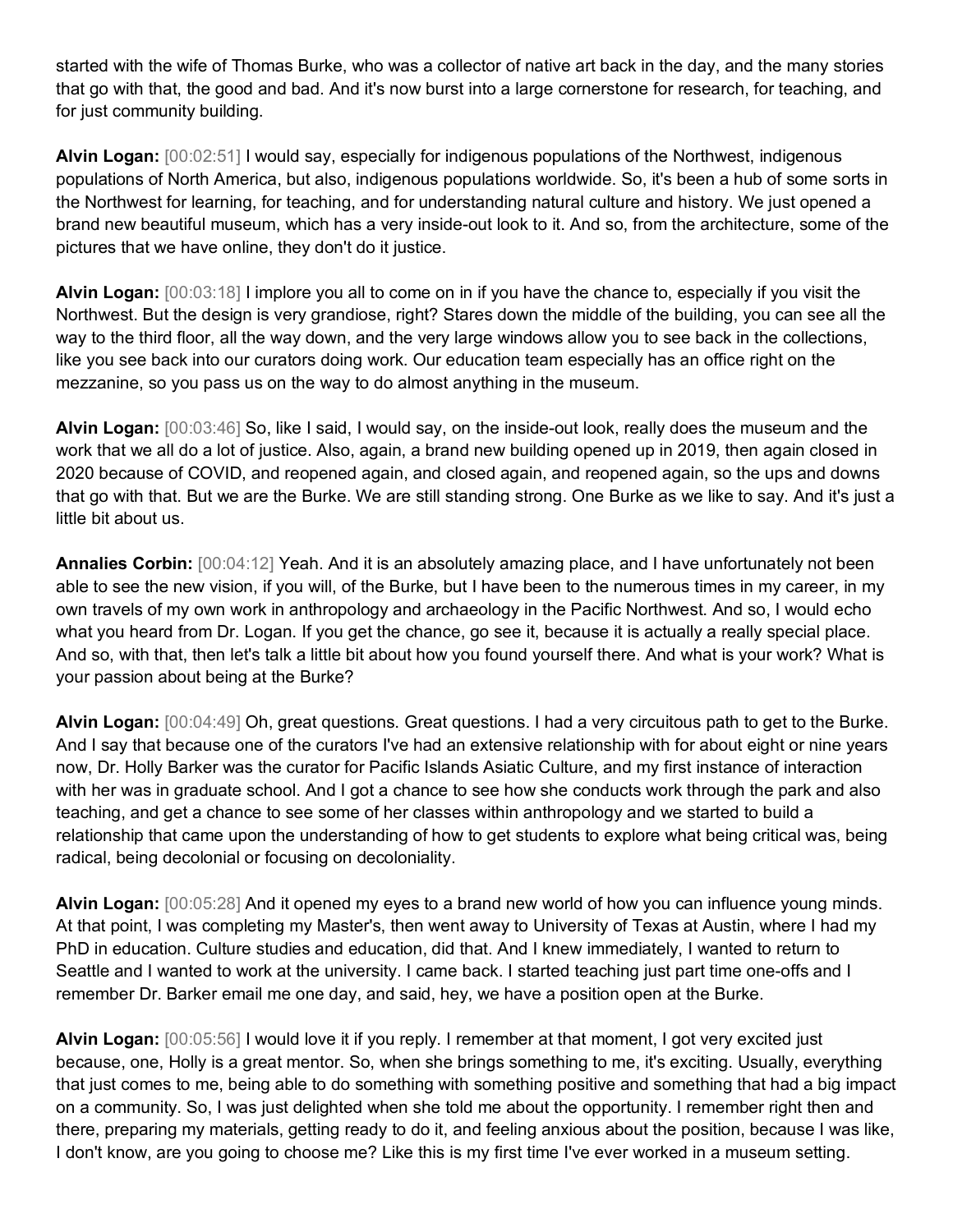**Alvin Logan:** [00:06:29] And I've been an educator for about seven years, going on eight now, been teaching teachers in the pre-service teacher pipeline, also, seasoned teachers. So, my background is in education. My background is in sports as well. So, it's really a kind of shift to work in this kind of role, but understanding where I come from, understanding my connection within the education community, it made sense for me to apply for this role. And just again, knowing that I have the ability to touch between 70 and 90,000 kids ideologically a year, that is a beautiful thing. And I don't know too many folks that are educators at heart that would not jump at an opportunity like this.

**Annalies Corbin:** [00:07:09] Absolutely. And there's something really special, powerful, magical, take your pick of the words, about informal education, and the power that can happen in museum and other informal settings. And on this program, we talk about informal frequently. And the reason we dig into it, I always come back to it on this program, and the reason we come back to it is because I would argue that the world of formal education, formal K-12, can learn so much from our informal partners about inspiring, and engaging, and helping kids, family, community, take your pick, find their passion that could one day be a career very much like what you just express, because you're not necessarily watching yourself in the mirror as you were sort of sharing that backstory with me.

**Annalies Corbin:** [00:07:59] But it was really, really clear that the excitement that you feel every day about being part of this environment and being part of the Burke, it's just clear that you are like, this is the place I was destined to be. And there's something to be said for that and helping kids find their way there. So, let's just dig right into the helping kids find their way. So, talk to us a little bit about, first and foremost, because teachers and community members listen to this program, like I said, from all over the world, and we get an awful lot of questions about, oh, my gosh, I just heard this thing on Learning Unboxed.

**Annalies Corbin:** [00:08:32] It was awesome. Dr. Logan's sharing all these amazing things, but how can I emulate aspects of what he's talking about, my own community, with my own resources, or even tap into theirs? And so, I think a lot of that is tied to folks' natural inclination of, how do they grab hold of the pedagogical philosophy that you're employing every day at the Burke and build that into their own teaching?

**Alvin Logan:** [00:08:54] I would say, at the basis of it, it's inclusivity, and inclusivity based on the populations that are around you and the populations that are a part of the community that the Burke serves, right? So, not just the Pacific Northwest, not just the State of Washington, not just Seattle and larger places like that, but across the world. The amount of collections that we have from across the world are our chance to engage with different ways of knowing and being. And when I said inclusivity, it underlines every piece of what we do.

**Alvin Logan:** [00:09:24] And we take it from a position of inspiring joy in learning, especially with children. And when we infuse joy and inclusivity, it brings about a certain level of self-efficacy and empowerment within students that it's almost not seen in a lot of different places where learning takes place. And that's, again, because we're connecting heritage, we're connecting culture, and we're connecting ideas that have not been fathomed before. And as any good educator knows, when you see the light bulb go off in a child's head, it's one of the best visceral reactions that you can get.

**Alvin Logan:** [00:10:02] And that is something that happens multiple times during whatever interactions that our educators have with students, with teachers, with just community members that are going to come in, because again, we are an institution with a vast amount of knowledge. And that knowledge, again, if we're folding inclusivity and I would also say decoloniality within it, we're talking about ways to censor indigenous knowledge, and indigeneity, and that understanding of how our world has come to understand.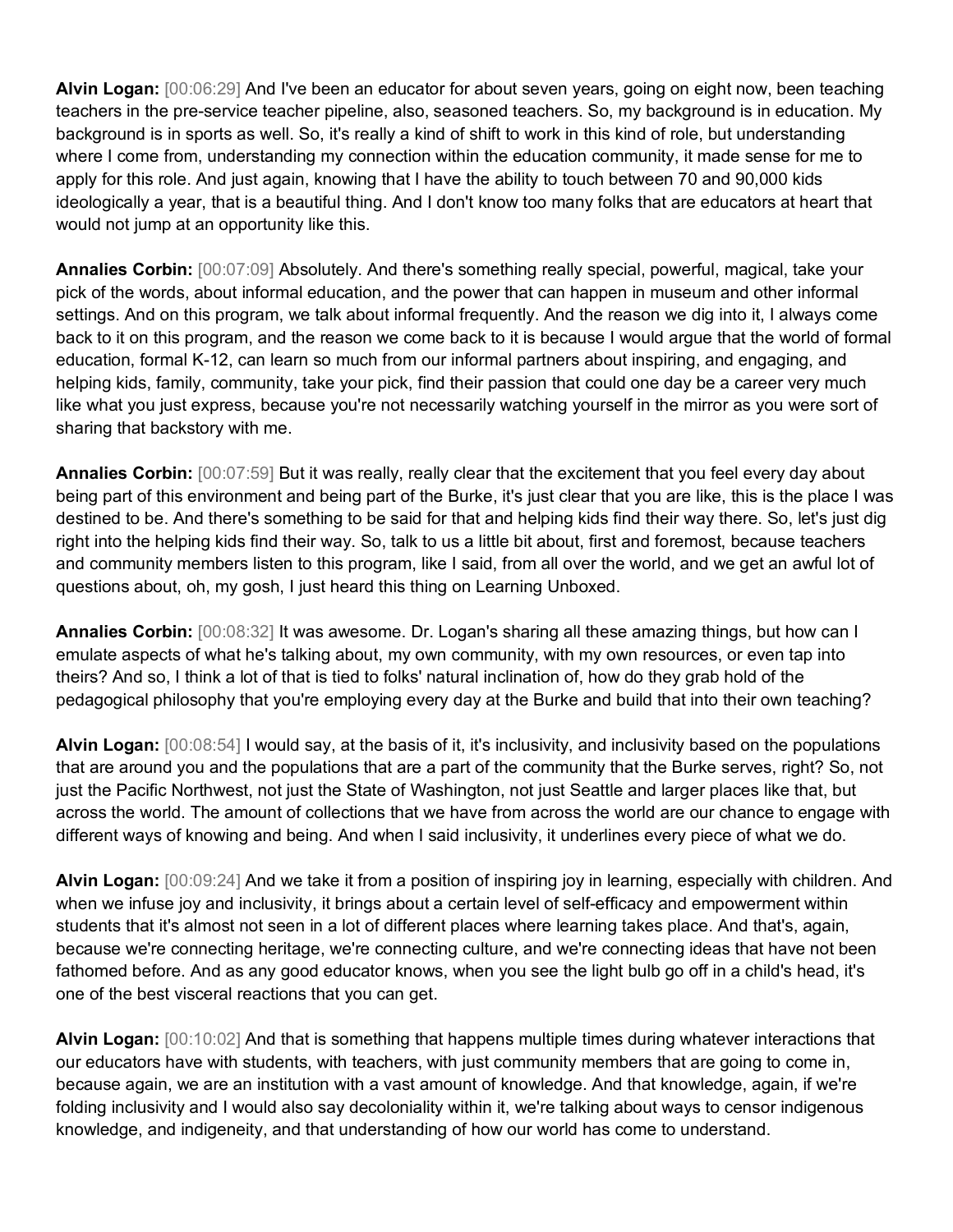**Alvin Logan:** [00:10:34] STEM has come to understand culture from a very Western perspective, right? A very Eurocentric perspective. So, being able to say that there's knowledge in other places, to say that the Tulalip tribe has traditional ecological knowledge that can tell you how to take care of the land to be one and a part of the land and understanding STEM is something radical to a lot of folks, but it's something very home, I would say, for a lot of folks as well, and very, very loved, and very passed down, and very sacred, right?

**Alvin Logan:** [00:11:09] This is the knowledge that we all want for our kids. We all want our kids to understand our heritage. We all want our kids to understand culture. We all want our kids to understand how to push forward their gifts in the world. And we're giving that chance to the Burke four kids that normally don't see their culture, normally don't see or are able to develop STEM identities within formal education, because they have an adverse relationship with STEM learning.

**Alvin Logan:** [00:11:33] Maybe because of the environment, whatever it may be. But again, in inspiring joy and really the fun parts of learning that I'd like to say through informal institutions like the Burke, we get all of the fun stuff. We get all the laughs. We get all the joy. We get all the, oh, wows. We have none of the testing. And that is where the learning takes place.

**Annalies Corbin:** [00:11:53] It is. Absolutely. And I love that. And I love the passion of it. And at PAST, our vision, our mission statement, I guess if you will, will link learning to life, right? We believe that. Absolutely. And what I love about what you're talking about is that you have really you, the Burke, but your own work within the Burke really leads with that community component, right? The inclusivity of saying, hey, we are not just this local community, like you said, a Washington community. We are so much more than that. And again, there's so much power in that.

**Annalies Corbin:** [00:12:31] So, for some of our listeners who may be struggling with some of the words, I do and I'm so thrilled to have you on the show, because I very much want to be able to dig into the weeds a little bit about this notion of decolonization decolonialism, right? And it's popping up all over the world in a variety of different ways, but the last year or so, schools are getting more comfortable with having this conversation. So, let's talk about that just a little bit from the perspective of your work in particular. Help our fellow teachers understand what they should be, or better yet, what they could be doing with this moment to help their kids.

**Alvin Logan:** [00:13:12] Alright. So, I would be remiss to talk about decolonization without talking about colonization, right? Just kind of talking about like race without having to talk about race, right? Colonization is a system that was built to foreground a certain perspective, a certain set of behaviors, a certain set of cultural understandings, which we know to be Eurocentric or White supremacist in some instances, right? And our focus on decoloniality is in tandem with the focus of inclusivity.

**Alvin Logan:** [00:13:40] And decoloniality, what it does is it forcefully jars apart that centralized understanding of one culture system, one culture behavior, one culture's understanding of the world ontology [indiscernible] would also say to be more inclusive of other understandings, of the understandings that bring the beauty of diversity across our world to the forefront. And in that focus, we've been able to connect to communities and build relationships that we have an understanding of your knowledge is going to be protected.

**Alvin Logan:** [00:14:11] Your processes, your understanding, your heritage is not going to be benefited from in light of wanting to center again the pieces of understanding that have been centered for centuries, right? Now, we're looking at bringing different ways of knowing to the forefront to influence young minds to understand that it's not just about one set of norms, one set of behaviors, one set of culture, but it's about a vast amount of culture that builds into who we are as humans, who we are as educators, who we are as students, who we are as people in general, right?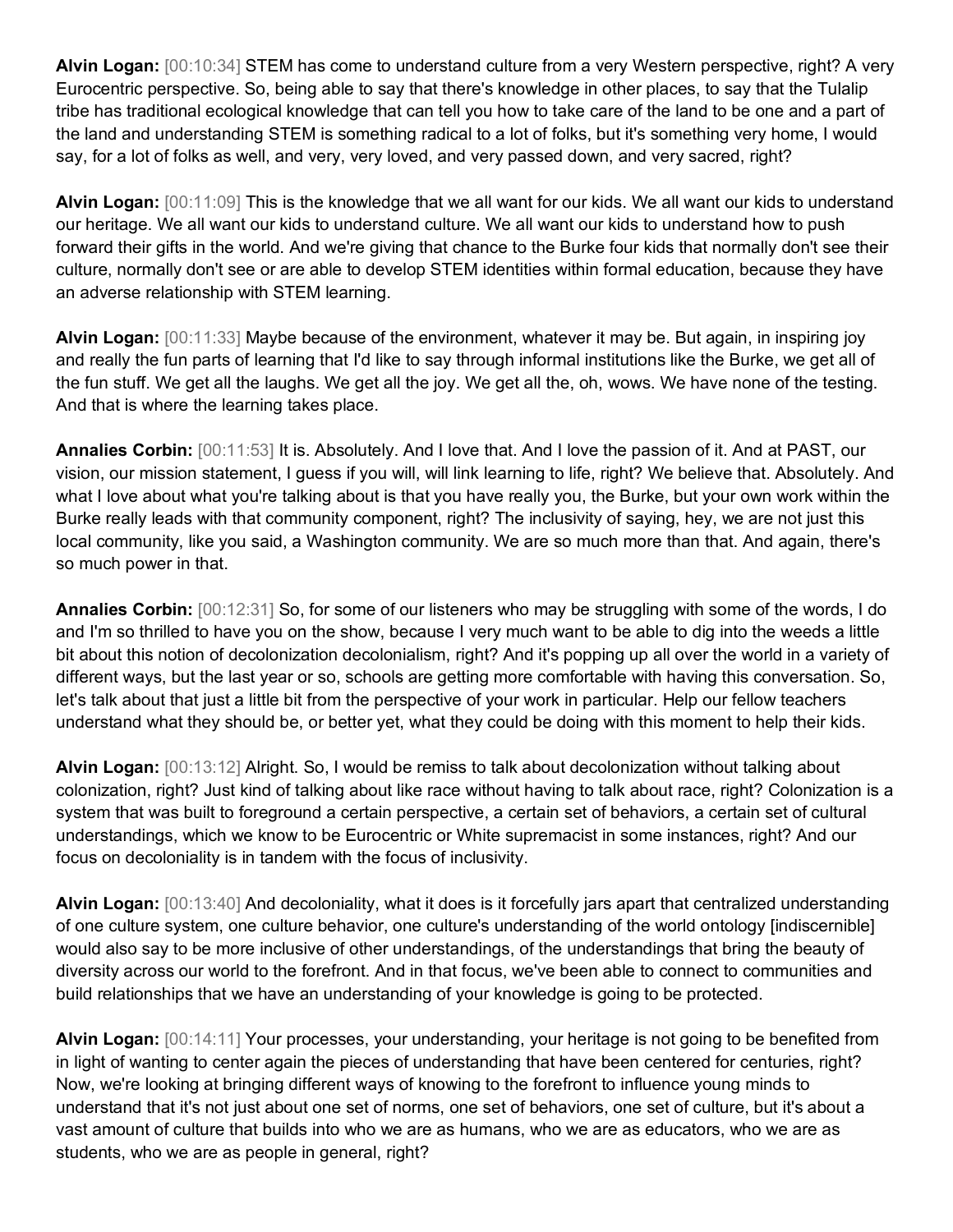**Alvin Logan:** [00:14:47] And that is the beauty of decoloniality, because the process in itself is rooted in love. The process itself is rooted in figuring out a way to have everybody feel empowered as to who they are, where their knowledge comes from, their history, and heritage, as opposed to really foregrounding a standard or a norm to which everybody else from that standard of norm would be deviated, right? You know how many different ways and arms that go in through, we talk a lot of times about settler colonialism, which is what a number of indigenous American groups have been, that settler colonial rule they've been under, right?

**Alvin Logan:** [00:15:21] We talk about internal colonialism? Specifically with my work, I work against what's called a [indiscernible]. And that's basically the murder of knowledge systems, right? And the centering of the single knowledge systems, where everything else, again, becomes deviant. So, to re-decensor what is happening there is, again, a truly beautiful process that is rooted in love, because it brings in different knowledge systems.

**Alvin Logan:** [00:15:45] It forces us to build relationships that are ones that are rectificatory, ones that are reciprocal and not ones that are really transactional, which has been done in the industry for years. And it was about, what knowledge can we take from you to package and put out. Now, we're worried about building platforms for communities through the privilege in the platforms that we have with the Burke to be able to share knowledge, to share history, again, to empower students, to empower communities to fill like themselves. And that is okay. And that is a beautiful thing.

**Annalies Corbin:** [00:16:16] Yeah. And it's an exciting thing as well, right? Because there's so much opportunity in that very process and in the understandings that will come from that. So, let's dig into that just a little bit and talk about the specifics about sort of the virtual object-based learning that's happening at the Burke. And I want to talk about how and what the pivot looked like for you during this global, and we're going to call it a global endeavor, right? It's been awful in many ways, and yet I've said repeatedly on the program over the last couple of months, it has also handed us collectively an opportunity or a lot of opportunities, actually.

**Annalies Corbin:** [00:16:54] If we really want to dig into them, and say, hey, we get this moment maybe to have sort of a restart or a reset maybe is even a better way to think about it. And take your pick about the topic, but there are very few conversations that we've had where you can't find an opportunity to say, let's do things very, very differently, rather than going back to what was, let's imagine something completely different. And so, share with us just a little bit about what that work has looked like at the Burke during the pandemic. And how do you keep going and delivering all of these great, essential needs and content back into the community?

**Alvin Logan:** [00:17:32] Great question. And I think great, great framing of the year that we've been through, just the challenge is that everybody has faced it. As I explained, I would be remiss if I did not give credence, and really, a lot of kudos to my team. I work with amazing educators. I work with amazing, intelligent individuals, not only in their sector of knowledge of the museums, but just great people. And it's very hard to build things without great people that are intelligent, that are passionate about what they do. And I've been blessed with a great team. When I came in, my first day was actually the day before the Burke closed doors.

**Annalies Corbin:** [00:18:09] Really?

**Alvin Logan:** [00:18:10] Oh, my gosh.

**Annalies Corbin:** [00:18:11] Oh, my goodness. I have no idea. How tough was that?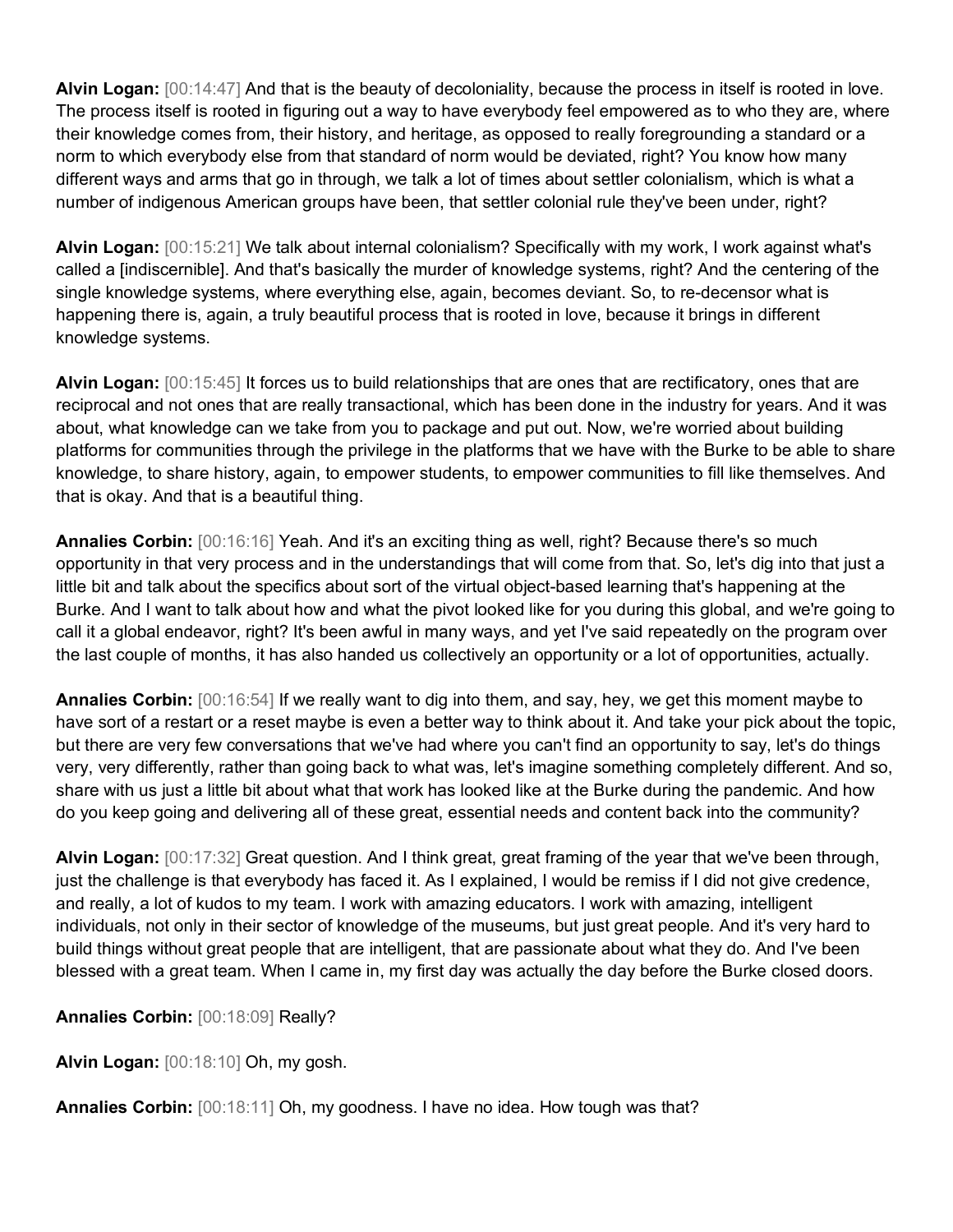**Alvin Logan:** [00:18:15] It's been very difficult. And I would say that because the entire time I've been working at the Burke has been remote, not any relationship and such, but again, I would double down on, I have a great team. And the fact that I'm able to work with such a great team made this experience, especially during such a tumultuous time, that much easier. And it sounds a bit weird to say it made it easier, but that was really the fact.

**Alvin Logan:** [00:18:39] Like my team has been running very put together, very organized, very top of the line programs when we were open for years. And the pivot became a chance of adversity to where it not only tested the team, but it tested the entire museum. And when my team was put to the test in terms of what to do, where to pivot, it was immediate, brainstorming, you're figuring out ways. We tried to research what other institutions are doing, and quickly realized, we had to just make a choice.

**Alvin Logan:** [00:19:08] We have to do what we have to do. And we decided to create virtual learning, virtual learning opportunities. We began with free curriculum practice that we would put out for students, especially during the first couple of weeks where our students didn't know what to do. They were home with no things to do, so we put out curriculum packets for teachers, for proxy teachers, as you say, parents, that were definitely at home.

**Alvin Logan:** [00:19:30] So, we try to support them, because we knew this time was difficult and we had the resources to be able to do it. So, we said, let's just put out free curriculum packets. But as we were doing that, we were working and building, and I would say, it took a couple of months to be able to put together our school field trips, our virtual live sessions, and then to revamp our boxes and to make sure that everybody knew that they were safe to be able to use.

**Alvin Logan:** [00:19:52] Now, Burke Boxes, we have used in the past, absolutely, but as the understanding about COVID, and how the bacteria, and virus, and stuff was going to live on objects, as that continued to evolve, we understood that if we brought a box back to Burke and we froze it for a number of days. We had UV lights. We did everything to be able to kill the virus on surfaces so that we can continue to send it out. And that has been one of our biggest hits.

**Annalies Corbin:** [00:20:20] The boxes themselves.

**Alvin Logan:** [00:20:23] Yes, have been one of our biggest hits, because you have learning school pods, or homeschool pods, or just parents, again, that have maybe three, or four kids, or they have the neighbors' kids that will come over, they want that object-based learning that they weren't able to get over our 2D world, our 2D learning classrooms, if you will. So, it made it a step that was doable, because our live sessions are built off of what we already do in person.

**Alvin Logan:** [00:20:51] So, we had a stock foundation of just the knowledge which we want to part on kids, just the experience which we want them to have. And then, we were able to interface that with FlowVella, which is a wonderful tool to be able to bring a PowerPoint kind of setting, but it's more embedded where you have a choice to kind of like when you read novels back in the day.

**Annalies Corbin:** [00:21:15] Yeah, absolutely. Your choice.

**Alvin Logan:** [00:21:16] It's a tool that gave that tour-like feel through your own portal and your own interest based on where you wanted to go. So, it made engagement over this 2D world a little bit more interactive. It gives us a little bit more agency versus just being able to sit there and listen. But I would say the same thing for our live programs. Now, our educators, Katherine, Pamela, Andrea, and Mary Jane do a wonderful job of being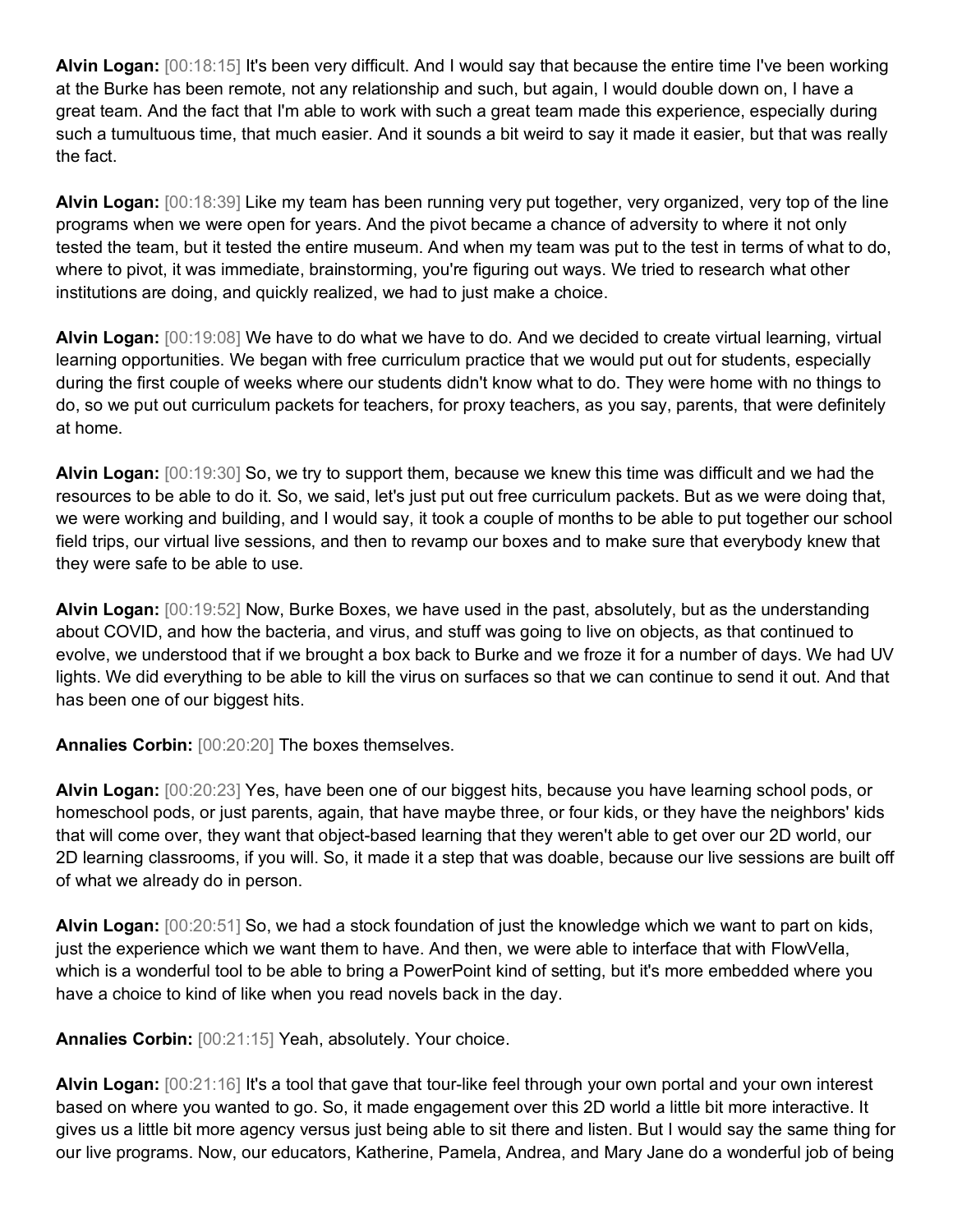able to engage with children over this 2D space, like to really see where they have the most joy and the most interaction to capitalize on that.

**Alvin Logan:** [00:21:52] And we do it in our classrooms at the bottom of the Burke, in the west classroom, if you will, and it's object-based. So, we look at different specimens, whether it be birds, or whether it be dinosaurs, or no matter what the piece is, we take those objects and we work with them. We tell them about the different pieces. We tell them about rock sediment. We tell them about, I would say, a number of different areas within STEM, and within science and culture, again, that they would get when they came in.

**Alvin Logan:** [00:22:20] And the fact that our educators also are still able to have that level of engagement and this 2D world again has been an amazing feat. And it's been one of the reasons why folks like to plug into our live programs, because we're able to still give that energy, and that learning, and that passion to this 2D space. So, those have been three of our major offerings during this time. We've also been able to create what we call our fossil finder packs, which is basically a microfossil sorting pack that gives information about dinosaurs.

**Alvin Logan:** [00:22:52] It gives kids a chance to really feel like they're a paleontologist. And I can personally vouch for the joy that happens with kids with that, as my son, the first one that he did was a couple of months ago and he's asked for one every week since, because he likes the process of just digging them out and understanding what he finds. He's like, dad, look at what I found, look what I found.

**Alvin Logan:** [00:23:14] And just knowing that of the four programs that I've just talked about, and the joy that comes from it, and really, the engagement, and the engagement level that happened during such an arduous year is just amazing. It's an amazing pivot. And again, kudos to my team and kudos to Burke as a whole for really fostering us and allowing us to move into this space to continue to help kids learn.

**Annalies Corbin:** [00:23:38] Yeah. And that's a remarkable feat that the team has been successful with that, because that's not the case. We have, on this program, talked to a number of museums throughout this, and I can say that it's kind of a mixed bag. Some institutions and some of their staffs, everybody trying really, really hard, right? Some with more success than others. And I think that part of those that are seeing success versus those that are not if I were to distill it down based on all the different pieces that I've been hearing and my sort of listening tour, if you will, has really been the places that were really in tune with and plugged into their communities.

**Annalies Corbin:** [00:24:18] In a very powerful and meaningful way prior to the pandemic, families immediately looked to them, and not with suspicion, and not with reticence, and not with a whole host of other things, right? But familiarity makes you comfortable, as we know, right? And so, that would be one of those things that, clearly, the community had fully embraced the Burke prior to lend itself into some of the success that you have.

**Annalies Corbin:** [00:24:44] So, on a pivot and go a little bit off-script and ask you a question you may or may not know the answer to, yet as everybody in the world is opening up, there's a tremendous amount of conversation, certainly in the US, but around the world as well, about the year that we've lost, and especially for kids, and for schools, and for learning. And yet, like we talked about earlier, we've learned a lot in the space. It's not just necessarily the standardized stuff that shows up on tests, but we've collectively learned an awful lot.

**Annalies Corbin:** [00:25:14] But what, if any, specific role is the Burke sort of planning as it relates largely, I guess, to the summer, but even into the coming year, or is that an internal conversation that's happening about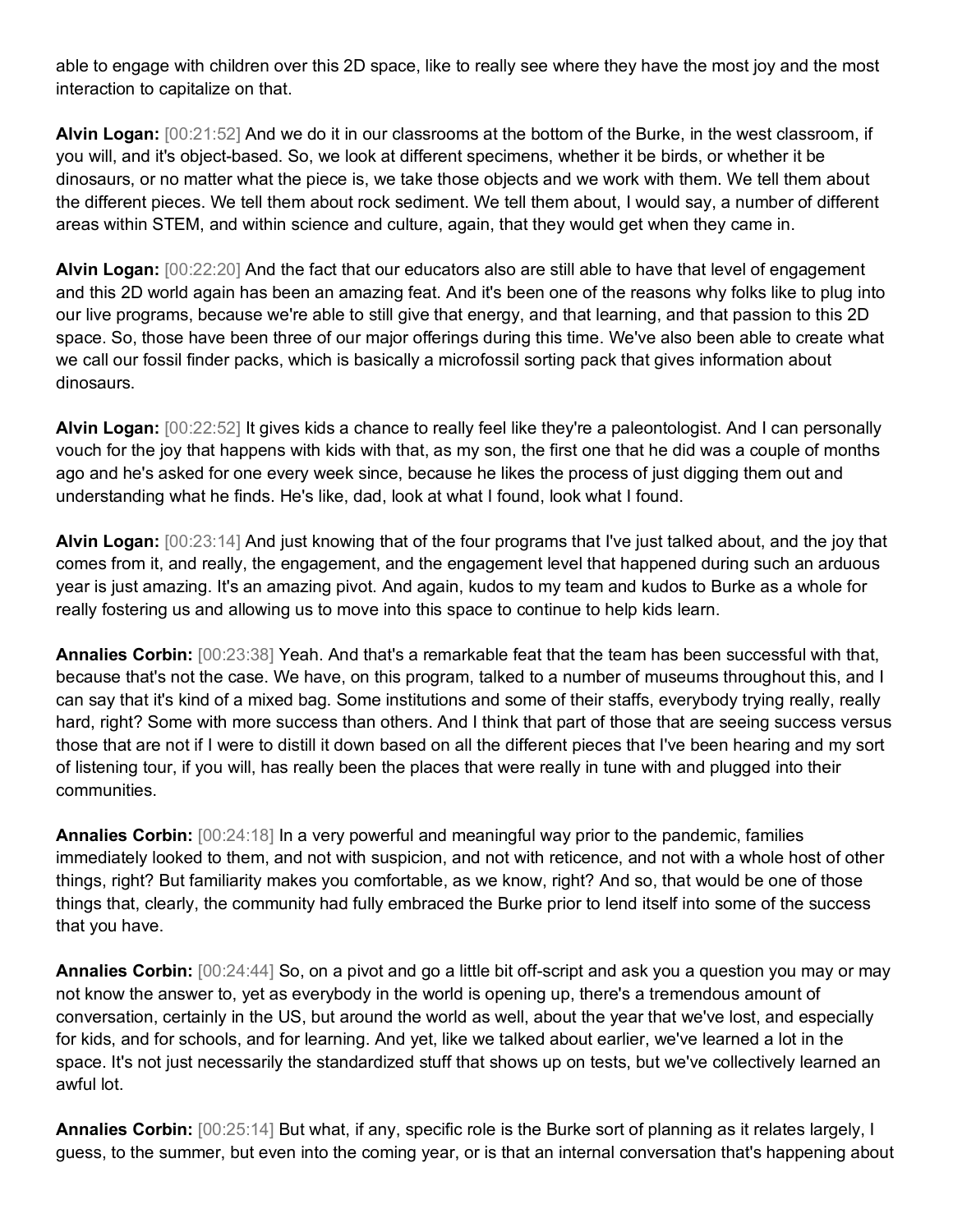what could your role be IF, and I'm using the if in all caps here, IF the need or the decision is made locally with the Burke, that filling a gap is the right thing to do, or maybe, the conversation is, no, we're going to pivot and do something else? And out of fairness to you, have you guys even decided these things yet? So, I apologize if it's premature, but it's one of those things that's turning everywhere I talk to folks, okay, what are we going to do about the summer? So, what are we going to do about the summer, Dr. Logan?

**Alvin Logan:** [00:25:56] Great questions. Great questions. And again, kudos to my team. Like we have been thinking about this for a while. We're really waiting for a chance to plug in as an educational institution, as a place where we want people to come and to find that love for learning that maybe they wouldn't have had in their school, especially during such year like you had. But also, we wanted to find that place of, you can come here and you can explore. You can say, I don't know much about this, let me try this.

**Alvin Logan:** [00:26:26] I can do anything from archaeology to paleontology to animalogy. Like I want to just go explore and see what I want to do. And that curiosity is why we want folks to plug in and why we want to be considered one of those institutions that can support all types of learning that come with the natural history and culture. And this has been something that we've been working on and brewing for some time. Now, this summer, we do have camps coming up.

**Alvin Logan:** [00:26:53] So, they're individual learning camps, obviously, with smaller numbers, being able to engage with our educators just about the different offerings that we have during the year. It's another chance for, again, parents to kind of trust us in the knowledge that their kids during the summer when schools aren't in. We also have relationships with the library systems. So, for students that are going to the libraries during the summer doing their reading challenges and they want an additional layer of learning, we plugged in with the library systems.

**Alvin Logan:** [00:27:21] We have a number of different relationships also with some other, I don't want to say child care, but community centers, I would say, like the girls' clubs and even cultural community centers. We're building relationships with a number of different levels to be one of the places that they can turn to when events like the past year happens. And to say that we're still there, we're still supporting you, and we want to make sure that you have a platform, again, to center community knowledge, right?

**Alvin Logan:** [00:27:46] And this is something that's very important to a lot of communities, because it's not something that's done out of museums a lot of times. And for us to be that, and to still quest to find a way that we can plug into education or any way that we can plug into education, because we feel that we have a beautiful model, one of healing, one of love, one of decoloniality, as I has mentioned before, but that model is very supportive of positive academic, educational, and personal growth of those students, of children.

**Alvin Logan:** [00:28:17] So, we've been looking for every instance we can to plug in. We've been trying to tell people, these are the choices we have. We've been creating the relationships. We've been trying to do everything we can to support community, to support learning. Like I said before, we put out free curriculum packets. We've done a number of different, or actually, we did, in February, our first time ever, it was called Community Story Time with Mr. D. and School Story Time with Mr. D., two different programs, where we engaged with our African collections.

**Alvin Logan:** [00:28:43] First time we've ever done it in over six years. We had a chance to do that for the first time and during Black History Month, which is a very important month, obviously, and it makes for another relationship to build for the community. There was a lot of groundwork laid into it. There was a lot of relationship laid, especially within the Pacific Northwest, and that, to come to fruition, is just one of the ways in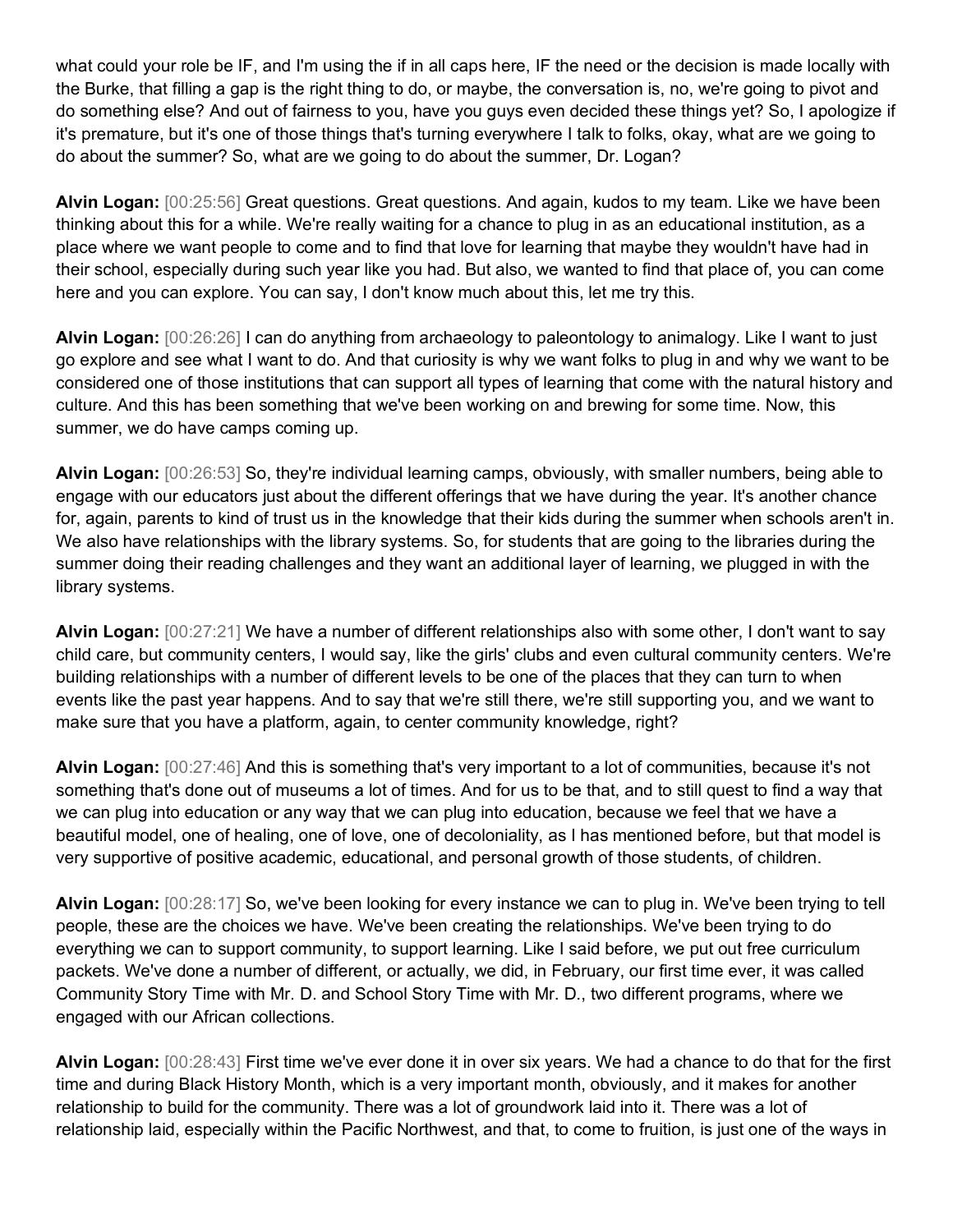which, again, we're trying to plug into different places to be a responsible platform for learning. So, we just continue to look for every single way that we can plug in, every single way that we can support.

**Alvin Logan:** [00:29:18] We do have plans of which to be more part of the pre-service learning pipeline, to see in formal institutions as place of learning, places where you can bring students, places where you can lean on in terms of curriculum. So, since time immemorial curriculum, STI as it probably would appear, is learning about the different indigenous populations and their experience with traditional ecological knowledge, the cultural traditions, heritage since time immemorial. And this is a beautiful piece of curriculum that, again, students don't get nationwide, but we have a distinct focus on it.

**Annalies Corbin:** [00:29:51] Which is fabulous, because it's really, really tough. There are places, certainly places within the US, where there's almost zero knowledge of native cultures. And it's not taught. It doesn't show up in the standard. It's not even an afterthought, which is to your point, absolutely, for starters, not appropriate by any stretch of the imagination, but it's also very unfortunate, because there's so much opportunity that is lost in that.

**Annalies Corbin:** [00:30:18] I wonder, as I was thrilled that you were talking about pre-service teachers, and one of the things that I have always found, to be perfectly blunt, really, really remiss, I think it's an opportunity that we have collectively lost. When we talk about pre-service teachers depending on where you're a preservice teacher, whether it's a semester, which is unfortunate, a full year or more, that sort of student teacher or early teaching experience, and yet we plug people into traditional schools.

**Annalies Corbin:** [00:30:46] And I would argue we've missed this great opportunity. Let's plug these folks in first to an informal setting, or at minimum, to make sure that part of their pre-service teaching journey includes learning how to teach like the informals. Is there any chance or possibility that some of those components are being rolled into the work that you're doing? I want to dig in just a moment into some of the pre-service, the way the institution's thinking about the pre-service work that you're doing.

**Alvin Logan:** [00:31:16] The reason we want to do that again is to give pre-service teachers a home. They feel that learning is going to take place outside of a pressured system. It happens with standardized testing, with the different environments about school funding. Those sort of pieces. We want to make sure that have a place where they feel solace, to where learning and education is the forefront. And that's the baseline interaction relationship that they want.

**Alvin Logan:** [00:31:42] We want them to have with the Burke as an informal institution or informal education institution, because again, if you have a positive relationship with learning and teaching, which we think we're building, and we foster, and we continue to expand and develop, if you lead with that, if you start with that, everything else seems like, I can do this, because you found a purpose. You see yourself and why a lot of folks do become teachers is to have that relationship, the interaction, the education and learning, is to want to see those light bulbs go off on students' heads.

**Alvin Logan:** [00:32:17] It's to want to see them plug in, and love, and to be critical about pieces of our world, to understand more about the heritage, history, and culture. And to be able to do that is to create a relationship early on in the development process of that teacher. And this is something, as I was teaching at the University of Texas, I taught, of course, called social and cultural influences on learning.

**Alvin Logan:** [00:32:39] And we delve deeply into race, gender, class, coloniality, a number of different forces within education, not just schooling, but in education that can be remedied through certain informal institutions, that could be remedied through community centers, that can be remedied through elders within a community,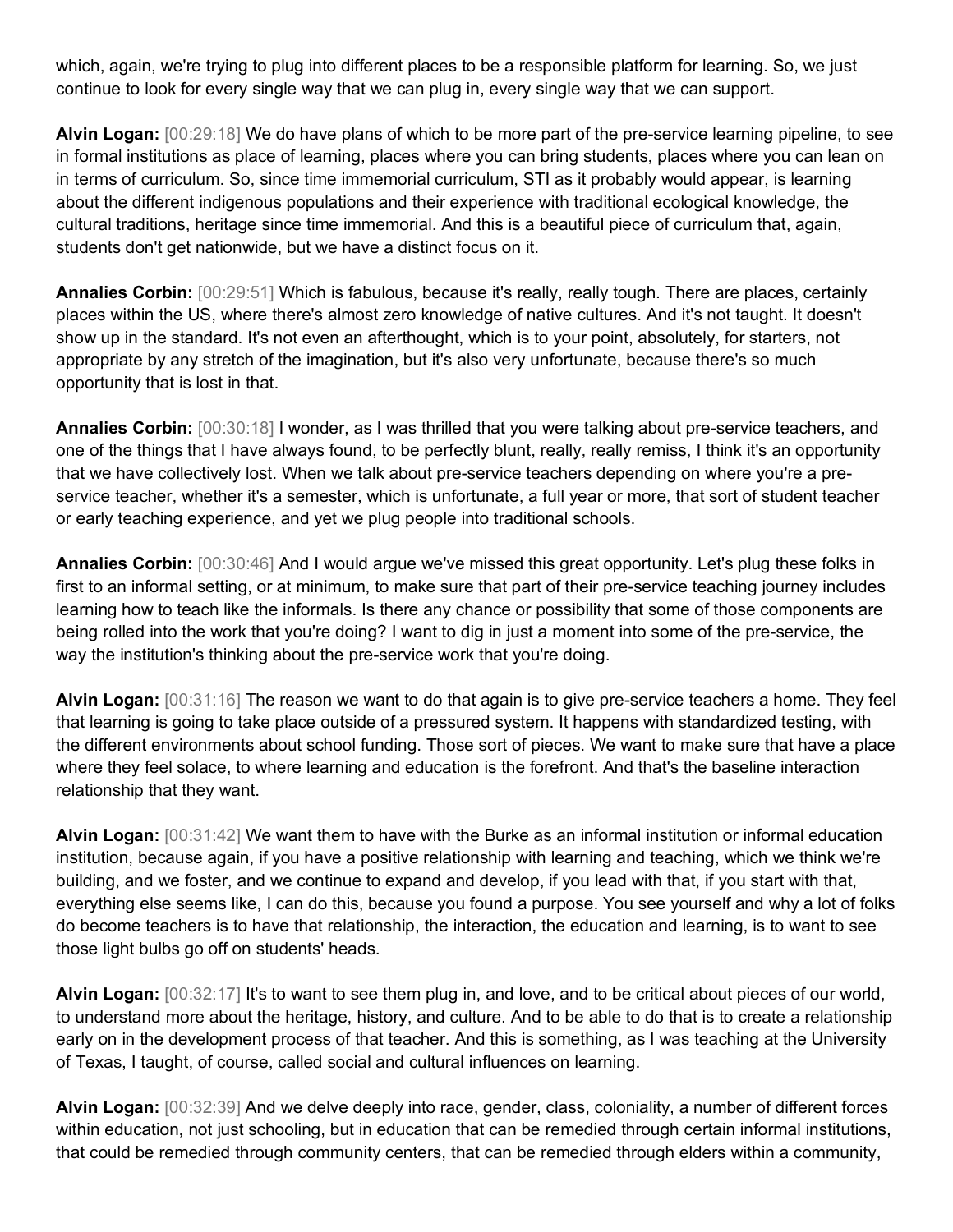understanding knowledge transmission, and how that learning process needs to be replicated within schools. Because again, that is a positive process to learning. A lot of students, especially from marginalized communities, have an adverse relationship to learning because of the process of it, because it's pedagogical, because of the curriculum, because of the high-pressure bits of testing.

**Alvin Logan:** [00:33:15] We eliminate all of them and really get to the basics of what it is. So, to have teachers really engage with us, and that type of role and understanding that education is not just about being in a school, is an amazing feat. And it opens up, I would say, teachers' minds to the roles they can take to continue to educate in the community. And it doesn't always have to be in a school, right? So, plug in, in there is twofold, right? We want teachers to see us as a space of learning, space of positive learning, but we also want folks to know that in your journey, you can learn how to teach not just in a school, but how to educate through the Burke.

**Annalies Corbin:** [00:33:56] Which is a much more fulfilling endeavor, right?

**Alvin Logan:** [00:34:00] Absolutely.

**Annalies Corbin:** [00:34:00] We do a lot of professional development, like with many organizations and entities do, of course, with teachers and schools. And we have these sticky note postcard things that we hand out. Every teacher gets this. And it says, teach your passion, right? And so, I love this piece of the conversation, because I think sometimes, we forget that teaching and learning, they're not just symbiotic, that one desperately needs the other to show them the way. And if we let go of some of what we think we know, and then we embrace the things we're passionate and curious about, we can help each other sort of find a slightly different journey. So, I appreciate that so very much.

**Alvin Logan:** [00:34:48] Yeah.

**Annalies Corbin:** [00:34:51] It's important. It's absolutely important. We can't help kids tap into their own curiosity and passions if we can't identify and own our own, right? And so, that's part of it. Teachers that I have found that have been reticent to stray from a standardized curriculum or are sort of planning guide, if you would, I say that with chagrin, the thing that I find more than anything else is it's because they're afraid.

**Annalies Corbin:** [00:35:16] It's because back to one of the things you were saying earlier, the institution that they learned in was very structured and not conducive to being inclusive or to recognize the unique qualities of the individuals within that system. And so, oftentimes, that's exactly what I find. It's not that folks don't want to. It's they have no idea how to step outside of what they've been exposed to, to imagine something else.

**Alvin Logan:** [00:35:42] Absolutely. And that's the beauty of, again, the Burke as an institution, the Burke being an informal education institution, that is we provide that opportunity. We provide the chance to engage with learning, and that takes place above and beyond. That wasn't necessarily envisioned, because again, as you're being trained as a teacher, you're learning how to do things, either due to [indiscernible] observation or you're learning how to do things based off of theory, right?

## **Annalies Corbin:** [00:36:07] Right.

**Alvin Logan:** [00:36:07] You have practice. You have practicum. You get in the classroom absolutely and support teachers, but really being out there by yourself and really being able to learn not just a theory, but to put it in practice with young minds, in a space that's, again, not pressure, it's one that allows for creativity. It's